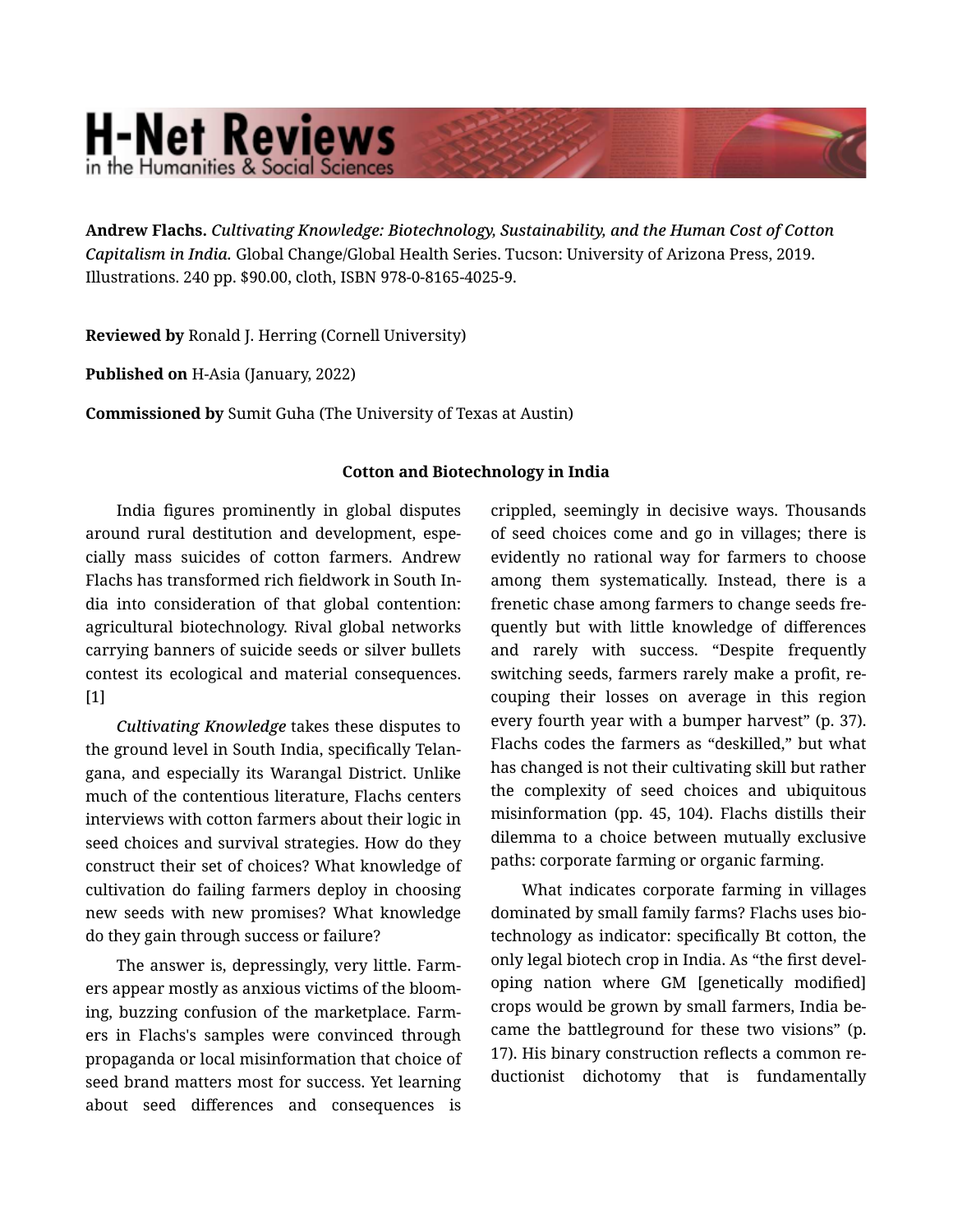flawed, as his fine book subversively illustrates even as he centers it.

To correct some history: India was not the "first developing nation where GM crops could be grown by small farmers" (p. 17). China began Bt cotton development in the public sector about the same time as India in the 1990s but succeeded where India failed. Chinese farms were even smal‐ ler than Indian farms, and state efforts to regulate what could be planted on which tiny plot predictably encountered resistance, mostly covert: weapons of the weak. Contrary to the corporate dominance story, farmers on every continent have found ways to subvert regulation of seeds they want to sow, whether claimed by governments or corporations, just as they defeat controls on grow‐ ing and selling other illegal plants.[2]

Dramatic tension turns on this fateful choice for cotton farmers: organic or corporate, constitut‐ ing "mutually exclusive ways of farming" (p. 8). The corporate road is characterized by choosing to plant Bt cotton seeds. However, "villages practi‐ cing organic agriculture in which I worked repres‐ ent farmers working with NGOs as well as corpor‐ ations" (p. 20). But if organic farmers work with corporations, but the corporate/organic cusp is use of Bt seeds, and some organic farmers openly use Bt seeds or illegal farmer-grown seeds, doesn't this dichotomy fall apart?[3]

No seed knows whether it is organic or trans‐ genic, nor how its genetic alterations occurred. A Bt gene in a seed produces only one trait; seed per‐ formance in the soil is a function of many other genes in interaction with one another and the en‐ vironment. A seed carries genetic material for traits, critical for cultivating knowledge, but how traits get into a particular seed is a mystery to the village farmer. We now know that some transgen‐ esis is indeed natural, mediated by agrobacterium. It does not take a corporation to produce a Bt cot‐ ton seed. Farmers can and do cultivate Bt cotton with both legal and illegal seeds, using either con‐ ventional or organic techniques.[4]

To illustrate: one farmer in the early days of Bt cotton in Gujarat gave this example. There were at the time three legal choices of Bt cotton seeds, and many more uncounted but readily obtainable illegal seeds from the local cottage industry (named Kavach, Rukshuk, etc.). One of the first three legal Bt seeds was MECH 184. It was locally unpopular, but one farmer noted a critical distinc‐ tion missing from the cultivating knowledge: MECH 184 seeds needed a lot of nurturing very early, as from a mother's milk, to thrive. With an early monsoon or assured irrigation, MECH 184 seeds would yield an excellent crop, largely un‐ damaged by bollworms. But in a later monsoon, MECH 184 would suffer more than other cultivars, like MECH 162, unless irrigated. Both were Bt cultivars, but farmers with assured irrigation had a wider range of seed choices than dry-land farm‐ ers. It was water, and genetically driven moisture sensitivity in some seeds, not a Bt gene, that was critical.

In Flachs's account, all differences among seeds are flattened to Bt or are organic. There have been thousands of Bt cultivars in India, most legal, many not. That very proliferation, that churning, undermines settled cultivating know‐ ledge among his interviewees. We do not find in this book stories like the one above: farmers ac‐ quiring knowledge of variation within the broad category of genetically modified cultivars. The leg‐ al distinctions and controversies over seeds differ‐ entiated into GM and non-GM/organic were not created by farmers but were creations in the first instant of transnational elites with interests in ra‐ tionalizing biotechnology globally for trade and secondarily by urban elites within domestic polit‐ ical systems seeking to either promote or discour‐ age certain technologies.[5]

*Cultivating Knowledge* takes a distinctly and self-consciously seed-centric position, lending dra‐ matic structure: "a seed is a choice that cannot be taken back" (p. 3). More broadly, Flachs's approach is "best understood as constrained choices and as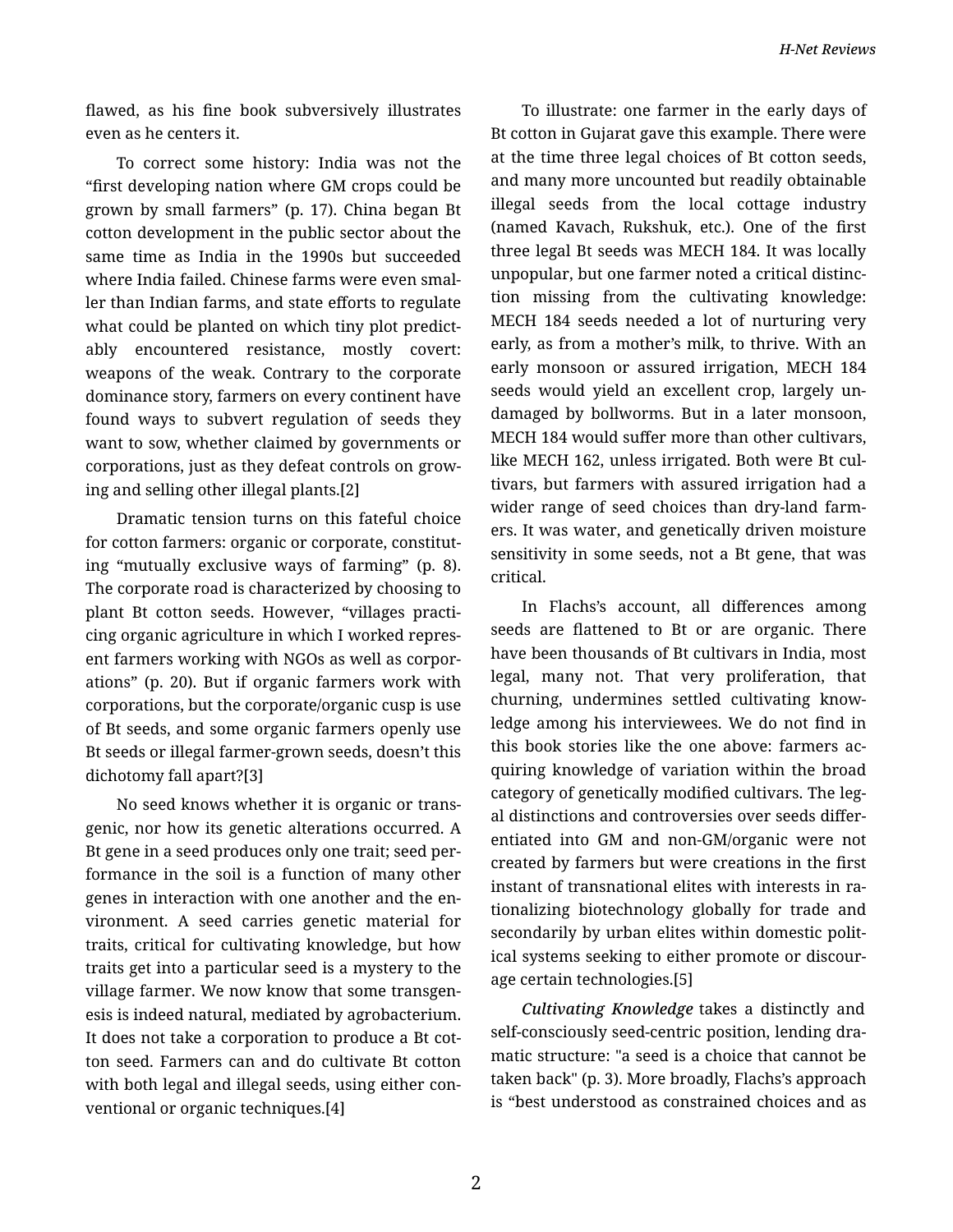performances, an anthropological and political ecology view of agriculture" (p. 8). Among these performances is farmer suicide. Warangal District, where the author worked intensively, is the origin of the suicide-seed trope energizing opposition to biotechnology in India, spurred by the publication by Vandana Shiva and colleagues in 1998 of *Seeds of Suicide: The Ecological and Human Costs of the Globalization of Agriculture*—before there was any Bt cotton anywhere in India. The suicide-seed trope has gone viral through international mobil‐ ization and brilliant parody (the international film sensation *Peepli Live* was India's official entry for the 2010 Academy Awards). Despite the mobiliza‐ tional and political impact of suicide seeds, Flachs rightly concludes that there is no evidence of a causal connection between Bt transgenes in cotton cultivars and farmer suicides. Still the claim mo‐ bilizes opponents of biotechnology.

Most cotton farmers grow cultivars with some Bt gene, so the concept is an oddly reductivist cat‐ egory for something so complex as a seed, or as an indicator of corporate farming. Bt simply indicates a single gene (in early years), now typically two genes, from the soil bacterium *Bacillus thuringien‐ sis*, that produce insecticidal proteins toxic to boll‐ worms: one or two genes among the eighteen thousand or so genes in cotton. The reification and segregation of Bt plants as GMOs (genetically mod‐ ified organisms), encoded in law, was the work or choice not of farmers but of national state and in‐ ternational agreements. The GMO classification proved valuable to multinational seed companies by excluding small firms like Navbharat in Gujarat that lacked the resources to comply with rigid biosafety regulations multilateral firms find man‐ ageable.[6]

That same Bt gene (in a different genetic event) was incorporated into India's innovative Bt *brinjal* (eggplant, aubergine) in both hybrid and open-pollinated varieties that performed the same insecticidal function. Bt eggplant proved success‐ ful in Bangladesh but could not be coded as cor‐ porate farming: the government obtained the technology from India, then subsidized and backed its development with research, vigorous outreach, and promotion in fields.[7] A Bt alone does not a corporate make. Bt *brinjal* is not legal in its mother India, thanks to Jairam Ramesh and urban mobilization.[8] But predictably, given the portability of seeds and the agronomic success of the plant, Bt *brinjal* has by stealth come home to India as an illegal immigrant.

Illegal, off-market Bt cotton seeds have been prominent in India, following technology innova‐ tions.[9] Flachs's great contribution is centering the consequences of ineffective regulation and market malfeasance for destabilizing knowledge on the farm. Chapter 4 (subtitled "The Problem with Learning on GM Cotton Farms") explains "false choices." Knowledge for cultivation is obfus‐ cated, disrupted by the frenetic hucksterism of seed salesmen. To capitalize on the frantic search for Bt seeds in Warangal District, fraudsters tricked farmers with counterfeit seeds labeled "Bt" but expressing little or no Cry1Ac protein. Other crooks sold fakes labeled "Mahaco" to impersonate Monsanto's partner Mahyco, evidently assuming peasants cannot read. These counterfeit seeds were quite variable in expression of the insecticidal protein, and thus in plant protection, but no farmer knew this. Simultaneously, genuine biotech seeds—such as "Kurnool Bt" for district of origin—were sold illegally in unlabeled cloth bags. Some seeds were secreted out of the production line of corporate producers and sold on the black market without brand names. These genuine stealth seeds, like those of Navbharat, actually car‐ ried the anti-bollworm trait, but farmers could not make this distinction.[10] The consequence was more genetic anarchy than corporate dominance.

Flachs himself notes that underground innov‐ ation and stealth adoption of seeds were contrary to corporate interests, specifically Mahyco/ Monsanto's: "Despite the official ban, seed brokers sell Bollgard III and HT seeds, even selling them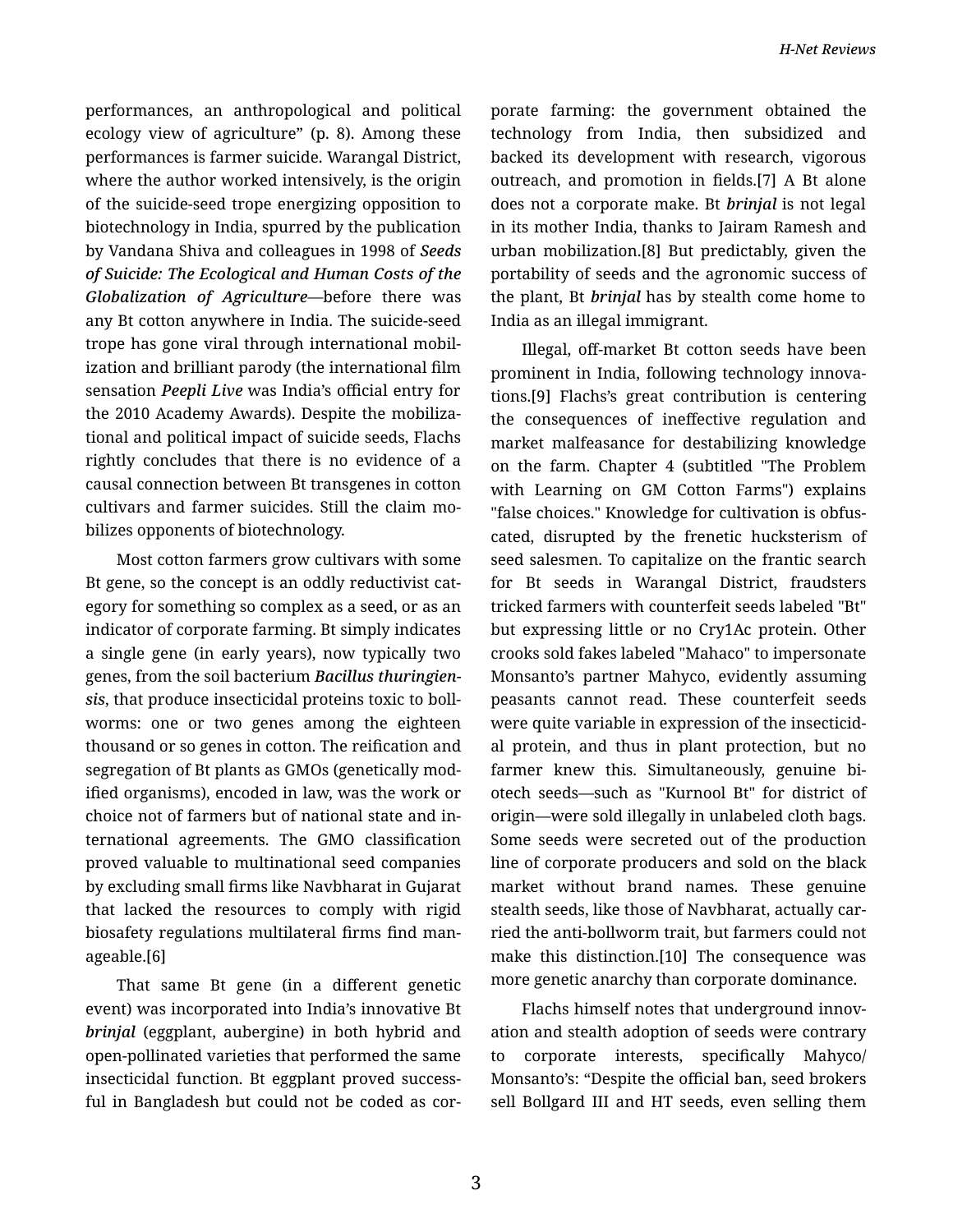online!.... but it is important to remember that the first Bt seeds were similarly stolen and dissemin‐ ated throughout India before their legalization" (p. 182). Many farmers honestly believed their Bt seeds had failed, not knowing whether or not their "Bt" seeds expressed Bt proteins. But counterfeit seeds, fake Bt seeds (*nakalli* in Telugu), need no corporate dominance to fly below the radar of the indifferent state.

Faddish mania for the latest and best Bt cul‐ tivar that bedevils Flachs's farmers is familiar mass behavior. Untethered from information about traits critical for cultivation success, seed fads disable cotton farmers. How susceptible are cultivars to moisture or temperature stress, patho‐ gens, soil Ph? What are agronomic strengths and weaknesses of the plant's genome? The reification of an undifferentiated GMO serves a strategy for political mobilization but is antithetical to cultiva‐ tion of knowledge, or knowledge of cultivation.

Given the opacity and disinformation in the maze of biotech cottons, defection to organic would then seem sensible. Yet the non-Bt choice may not be viable without ideologically driven groups, often with transnational connections, providing subsidies in "show farms" or "show vil‐ lages." The section of chapter 5 titled "The Social Benefits of Being an Organic Show Farmer" ex‐ plains how model farms supported by organicpromoting organizations or marketing networks are dependent on assistance for inputs and pro‐ motion unavailable to non-organic farmers. Flachs notes: "Organic agriculture takes the gambling out of farmwork" (p. 134). Could this be a solution for India's destitute farmers? The numbers in these show farms and show villages are very small; gen‐ eralization of the support system seems infeasible, certainly unlikely at a scale under liberalization.

Here then is a great puzzle. Why do farmers keep growing an inedible cash crop that so fre‐ quently leads to debt, despair, and sometimes sui‐ cide? I was told, when asking that question in Warangal in 2006, that a good harvest in a year of good prices can change a family's life like nothing else. Alternatives, such as millets or peanuts, offer nothing but a low-level and still insecure equilibri‐ um.

What is to be done? This is an unfair ambush on ethnography. But Flachs's findings do prompt that question. Flachs himself argues that the al‐ ternative of organic farming in privileged en‐ claves of show villages, whether under private or corporate auspices, is extremely limited and not available to many farmers. The problem for the farmers in Telangana is not that they have to choose between Bt or not-Bt; it is that they have insufficient good land or finance in an increas‐ ingly market-driven system with thin, unstable margins subject to uncontrollable shocks: floods, droughts, evolution of pests, changing climate.

The real problem of "cultivating knowledge" in Telangana then is that there seems to be no vi‐ able alternatives within the realm of knowledge. Farmers are trapped with unmanageable choices. Why? Political ecology is the author's methodolo‐ gical commitment but remains mysterious as ex‐ planation. Flachs rightly criticizes economists for their emphasis on physical yield as a measure of success, but it is hard to discern the explanatory value added from his political-ecology approach. Looking around India—and Asia generally—one would like to know more about dynamics of the local state, the state government, political parties, social mobilization, and power relations on the ground. These matter fundamentally for surviving in agro-ecologies increasingly stressed by factors beyond the control of any farmer. With a robust official social support system, revival of seed certi‐ fication, robust affordable crop insurance, effect‐ ive technical outreach, improved water control, and flexible credit terms outside the moneylenders' stranglehold, farmers' choice set would fundamentally change. Why or how is this not possible?

In sum, Flachs has done a fine job in portray‐ ing the anxiety and complications of farmers mak‐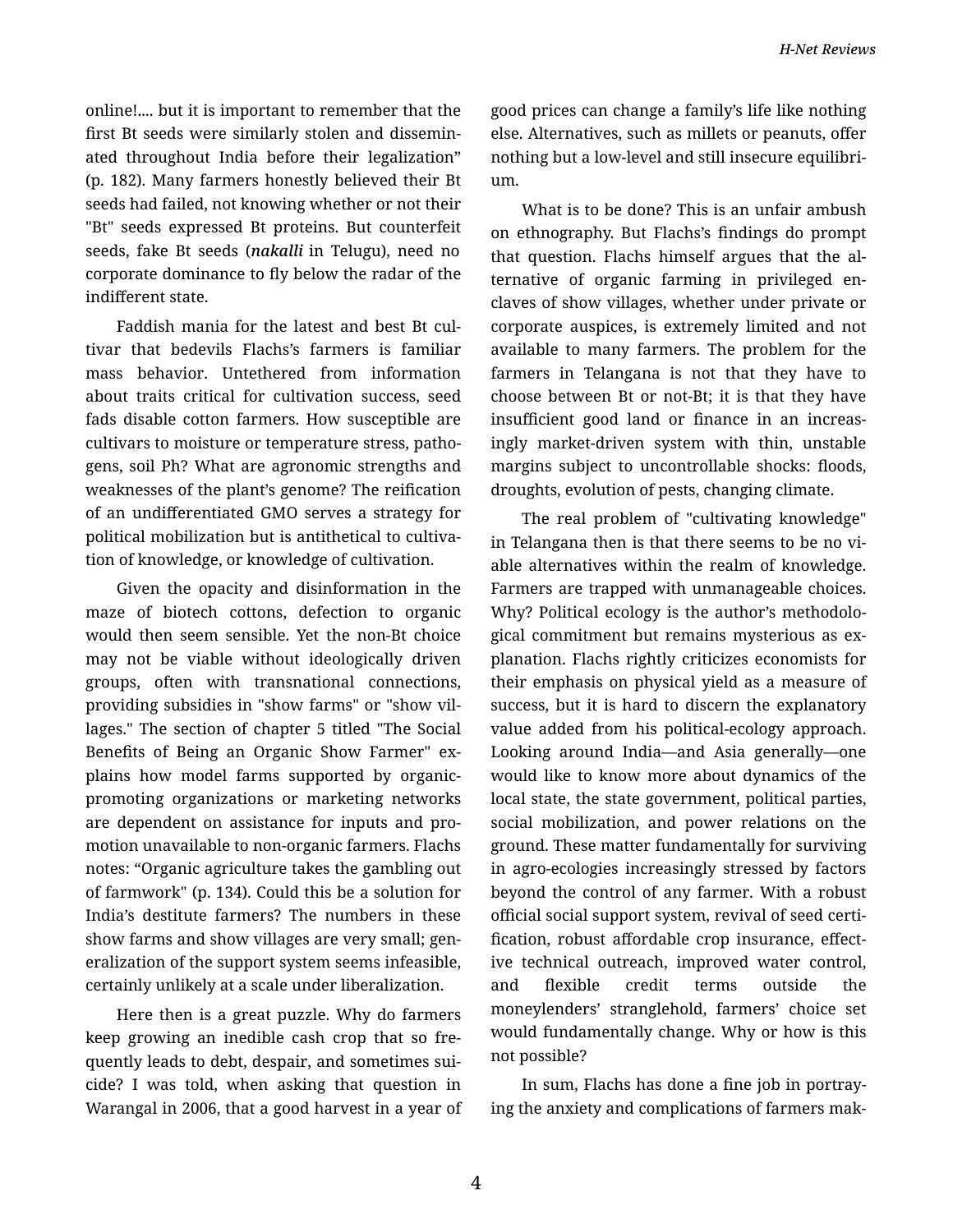ing momentous choices in an exceptionally diffi‐ cult environment of unpredictable pests, uncon‐ trollable climate change, and fickle markets that can make or destroy a farmer. He concludes that Bt cotton is neither suicide seed nor silver bullet. Whatever its faults as market commodity, genuine Bt cotton seeds reduce chemical pesticide use and do not drive suicides. There are no silver bullets, in genes or organic alternatives. Where this stimulating investigation goes astray, I think, is buying into an ideological dichotomy—prominent though it is—premised on a reductionist view that politi‐ cizes seeds based on how they acquire new traits rather than what new traits may contribute to farmers' capacity to survive, both known and un‐ predictable misfortunes of nature and market.

Notes

[1]. Ronald Herring and Robert Paarlberg, "The Political Economy of Biotechnology," *Annual Review of Resource Economics* 8 (2016): 397-416.

[2]. Cong Cao, *GMO China: How Global De‐ bates Transformed China's Agricultural Biotech‐ nology Policies* (New York: Columbia University Press, 2018). Also see Bharat Ramaswami, Carl Pray, Lalitha Narayanan, "The Spread of Illegal Transgenic Cotton Varieties in India: Biosafety Regulation, Monopoly, and Enforcement," *World Development* 40, no. 1 (2012): 177-88; and Ronald J. Herring, "Biotechnology: The Seed Panopticon En‐ counters Arts of Resistance," *Journal of Asian Studies* 80, no. 2 (2021): 415–22.

[3]. Devparna Roy, "Of Choices and Dilemmas: Bt Cotton and Self-Identified Organic Cotton Farm‐ ers in Gujarat," *Asian Biotechnology and Develop‐ ment Review* 12, no. 1 (2010): 51-79.

[4]. Devparna Roy, Ronald Herring, and Charles Geisler, "Naturalizing Transgenics: Loose Seeds, Official Seeds, and Risk in the Decision Mat‐ rix of Gujarati Cotton Farmers," *Journal of Devel‐ opment Studies* 43, no. 1 (2007): 158-76.

[5]. Per Pinstrup-Andersen and Ebbe Schioler, *Seeds of Contention: World Hunger and the Global*

*Controversy over GM Crops* (Baltimore: Johns Hopkins University Press, 2000); and Ronald J. Herring, "Whose Numbers Count? Probing Dis‐ crepant Evidence on Transgenic Cotton in the Warangal District of India," *International Journal of Multiple Research Approaches* 2, no. 2 (2008): 145–59.

[6]. Herring. "Biotechnology."

[7]. Anthony M. Shelton, Sayed H. Sarwer, Md. J. Hossain, Graham Brookes, and Vijay Paranjape, "Impact of Bt Brinjal Cultivation in the Market Value Chain in Five Districts of Bangladesh," *Front. Bioeng. Biotechnol* 8 (2020): 498, doi: 10.3389/fbioe.2020.00498.

[8]. Ronald J. Herring, "State Science, Risk and Agricultural Biotechnology: Bt Cotton to Bt Brinjal in India," *Journal of Peasant Studies* 42, no. 1 (2015): 159-86, DOI 10.1080/03066150.2014.951835.

[9]. K. S. Jayaraman, "Illegal Bt Cotton in India Haunts Regulators," *Nature Biotechnology* 19, no. 12 (2001): 1090; and K. S. Jayaraman, "India Pro‐ duces Homegrown GM Cotton," *Nature Biotechno‐ logy* 22, no. 3 (2004): 255–56.

[10]. Herring, "Whose Numbers Count?"